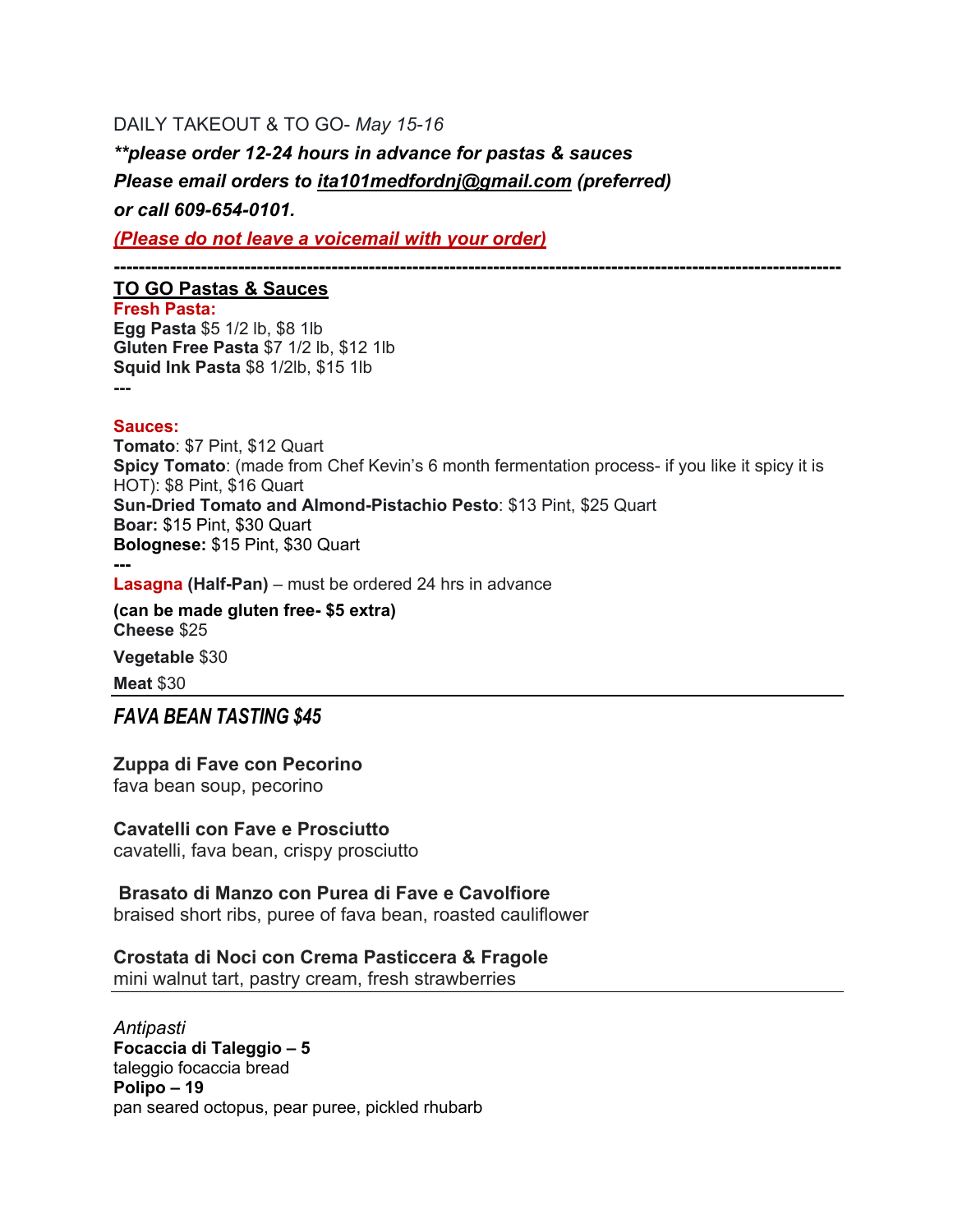### **Cavoletti di Bruxelles – 9**

pan seared brussel sprouts, ricotta, pecorino, brown butter sauce **Prosciutto di Parma & Mozzarella di Bufala – 21** prosciutto from Parma, half fresh buffalo mozzarella, focaccia bread

# ---

*Zuppa* **Zuppa di Funghi – 9**

porcini mushroom soup, mozzarella

### *---*

*Insalata* **Insalata di Spinaci – 5** spinach, walnuts, cranberries, pecorino, house vinaigrette **Insalata Microverde – 9** mache, sorrel & microgreens, parmesan, artichoke hearts

*Pasta*

*all pastas are handmade fresh daily and served al dente \*gluten free pasta (made in-house) available \*\*full portions available\*\** **Spaghetti alla Chitarra con Cacio & Pepe – 12** spaghetti, pecorino, fresh ground pepper **Capelli d'Angelo Pesto Sicilian con Pomodoro – 12** angel hair, sun-dried tomato with almond pesto, pecorino, pine nuts **Tagliolini con Funghi e Tartufo Nero – 19** tagliolini, porcini mushrooms, pecorino, parmesan, house-made truffle paste, shaved black summer truffles **Tagliolini Nero di Seppia con Polipo – 14** squid ink tagliolini, seared octopus, roasted tomatoes, pine nuts, lightly spicy garlic & evoo **Capelli d'Angelo con Prosciutto – 11** angel hair, crispy prosciutto, lemon zest

### **Tagliolini alla Bolognese di Manzo – 13**

tagliolini, beef short rib sauce

---

*Secondi \*all proteins are organic & sustainable* **Pesce del Giorno – 33** grouper & scallops, yellow oyster mushrooms, asparagus, ramp pesto **Pollo con Gnocchi – 27** chicken legs stuffed with spinach, pecorino & prosciutto, honeycomb from mill creek apiary, potato gnocchi, gorgonzola, brown butter, walnuts **Brasato di Manzo – 35** beef short ribs braised in red wine, country mashed potatoes, spinach

## *Dessert Special***s**

**Granita – 3** Italian ice- cranberry or lemon